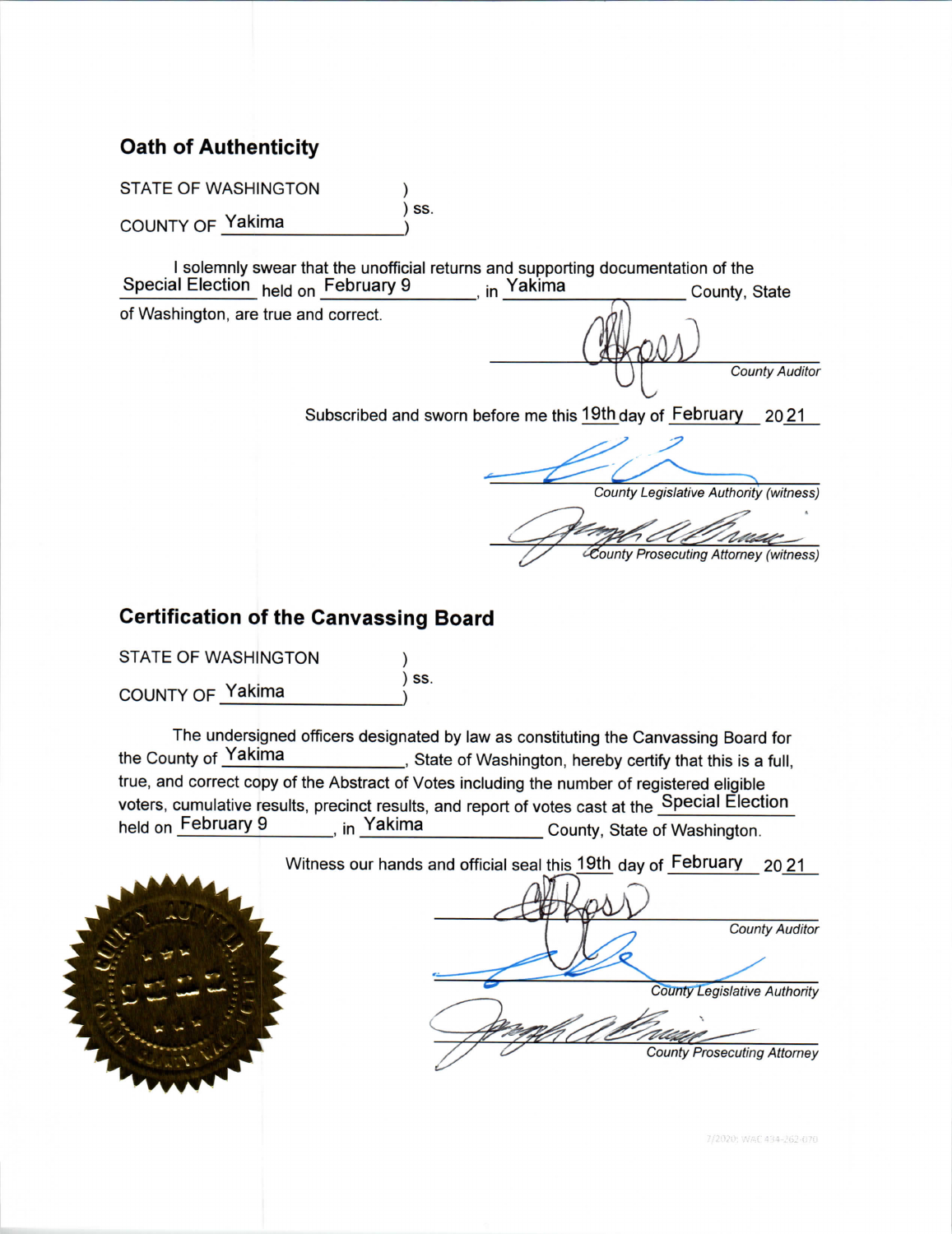# Yakima County Auditor

Yakima 2/9/2021

Reconciliation Form

# General information<br>County name

#### County name 26,575 Active registered voters Election date **845** and the settlement of the SAS and the Control of the SAS and the SAS and the SAS and the SAS Registered voters eligible to participate

### Category Reconciliation (detailed accounting of ballots)

|                                                | <b>Issued</b><br>(number of<br>voters issued<br>ballots) | Credited voters in VoteWA<br>(envelopes containing<br>ballots) | <b>Ballots Accepted</b><br>(Counted / Tabulated) | <b>Ballots</b><br>forwarded to<br>other<br>counties | <b>Ballots not counted</b><br><b>Ballots Rejected</b> | <b>Discrepancy</b><br>(If zero, category)<br>balances) |
|------------------------------------------------|----------------------------------------------------------|----------------------------------------------------------------|--------------------------------------------------|-----------------------------------------------------|-------------------------------------------------------|--------------------------------------------------------|
| <b>UOCAVA</b>                                  | 398                                                      | 37                                                             | 37                                               | N/A                                                 | $\circ$                                               | $\mathbf{0}$                                           |
| Federal write-in                               | N/A                                                      | $\Omega$                                                       | $\mathbf{0}$                                     | N/A                                                 | $\mathbf{0}$                                          | $\Omega$                                               |
| Provisional                                    | 0                                                        | $\Omega$                                                       | $\Omega$                                         | $\mathbf{0}$                                        | $\mathbf{0}$                                          | $\mathbf{0}$                                           |
| <b>DREs</b>                                    | $\Omega$                                                 | $\Omega$                                                       | $\Omega$                                         | N/A                                                 | $\mathbf{0}$                                          | $\Omega$                                               |
| All voters not reported in<br>above categories | 26.502                                                   | 8,931                                                          | 8,849                                            | $\Omega$                                            | 82                                                    | $\overline{0}$                                         |
| Total for all voter categories                 | 26,900                                                   | 8,968                                                          | 8,886                                            | $\mathbf{0}$                                        | 82                                                    | 0                                                      |

| п. | ΓT<br>۱ |  | Ξ<br>ıн |  |
|----|---------|--|---------|--|
|----|---------|--|---------|--|

Reconciliation

| <b>Ballots Received</b>                               | 8,968   | Requested       |
|-------------------------------------------------------|---------|-----------------|
| <b>Ballots Accepted</b>                               | 8,886   | Issued          |
| <b>Ballots Not Counted</b>                            | 82      | Returned        |
| <b>Discrepancy</b>                                    | $\circ$ | Counted         |
|                                                       |         | Rejected        |
|                                                       |         |                 |
| Voters credited to ballots counted                    |         | <b>Return m</b> |
| <b>Credited voters in VoteWA</b>                      | 8.886   | Email           |
| Credited envelopes without ballots                    | 0       | Fax             |
| Voters not credited in VoteWA (examples: FWAB or ACP) |         | Deposited       |
|                                                       | 0       |                 |

#### Additional Information

| <b>Overall Ballot Reconciliation</b>                  |         | <b>Replacement Ballots</b>                                          |          |
|-------------------------------------------------------|---------|---------------------------------------------------------------------|----------|
| <b>Ballots Received</b>                               | 8,968   | Requested                                                           | 127      |
| <b>Ballots Accepted</b>                               | 8,886   | Issued                                                              | 127      |
| <b>Ballots Not Counted</b>                            | 82      | Returned                                                            | 38       |
| <b>Discrepancy</b>                                    | $\circ$ | Counted                                                             | 37       |
|                                                       |         | Rejected                                                            | -1       |
| <b>Voters credited to ballots counted</b>             |         | <b>Return method</b>                                                |          |
| <b>Credited voters in VoteWA</b>                      | 8,886   | Email                                                               | 2        |
| Credited envelopes without ballots                    | $\circ$ | Fax                                                                 | $\circ$  |
| Voters not credited in VoteWA (examples: FWAB or ACP) | $\circ$ | Deposited at staffed, unstaffed deposit sites and voting<br>centers | 1,155    |
| <b>Total valid ballots</b>                            | 8,886   | Non-UOCAVA returned by Fax or Email                                 | $\Omega$ |
| Discrepancy                                           | 0       |                                                                     |          |
|                                                       |         | Generation method                                                   |          |
|                                                       |         | VoteWA                                                              | 159      |
|                                                       |         | Other online programs                                               | $\Omega$ |
|                                                       |         | PDF originating from county                                         | $\Omega$ |
|                                                       |         | Non-UOCAVA ballots issued electronicaly                             | 2        |
|                                                       |         |                                                                     |          |

**VoteWA discrepancy explanation**

#### AVU

Estimated number of paper ballots printed by AVU

**Category discrepancy explanation**

Report prepared by: K Fisher

2.19.2021 Date:

Contact number: 509.574.1340

Rev 2.4 (08/13/2019)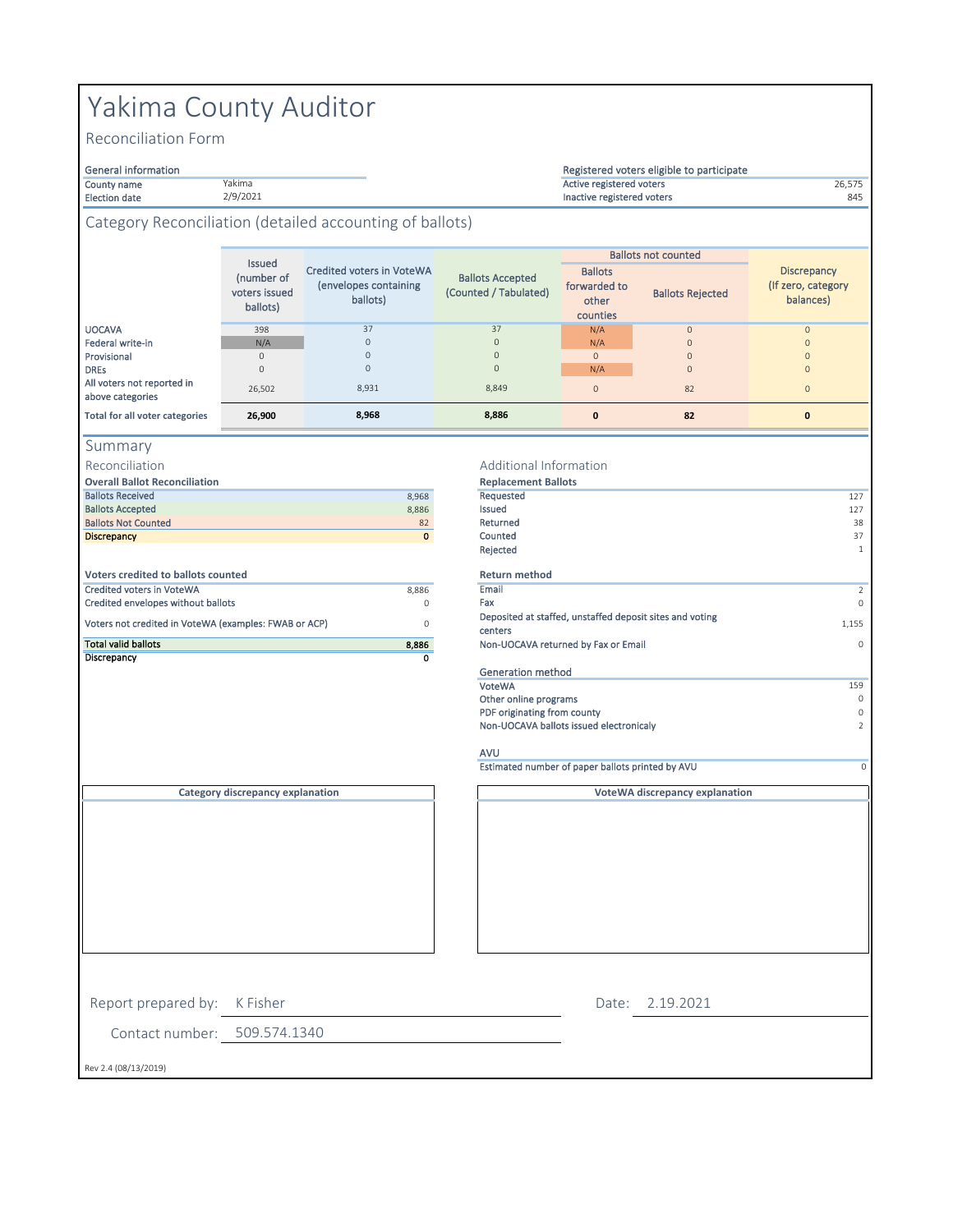### **Cumulative Report — Official Special Election — Yakima County, Washington — February 09, 2021**

**Page 1 of 1**

**02/19/2021 08:38 AM**

Precincts Reporting 0 of 41 = 0.00%

|            | Total Number of Voters: 8,886 of 26,575 = 33.44%                 |                |                           |             |          |              |              | Precincts Reporting 0 of |
|------------|------------------------------------------------------------------|----------------|---------------------------|-------------|----------|--------------|--------------|--------------------------|
| Party      | Candidate                                                        |                | <b>Total Ballots Cast</b> | ΝA          |          |              | <b>Total</b> |                          |
|            | Wahluke School District No. 73 Proposition No. 1, Vote For 1     |                |                           |             |          |              |              |                          |
| Levy - Yes |                                                                  | $\mathbf 0$    | 0.00%                     | 0           | 0.00%    | $\mathbf 0$  | 0.00%        |                          |
| Levy - No  |                                                                  | $\mathbf 0$    | 0.00%                     | 0           | 0.00%    | $\mathbf 0$  | 0.00%        |                          |
|            | <b>Cast Votes:</b>                                               | 0              | 0.00%                     | $\mathbf 0$ | 0.00%    | $\mathbf 0$  | 0.00%        |                          |
|            | Over Votes:                                                      | $\mathbf 0$    | 0.00%                     | $\mathbf 0$ | $0.00\%$ | 0            | 0.00%        |                          |
|            | <b>Under Votes:</b>                                              | $\mathbf 0$    | 0.00%                     | $\mathbf 0$ | 0.00%    | $\mathbf 0$  | 0.00%        |                          |
|            | East Valley School District No. 90 Proposition No. 1, Vote For 1 |                |                           |             |          |              |              |                          |
| Levy - Yes |                                                                  | 2,145          | 55.47%                    | 0           | 0.00%    | 2,145        | 55.47%       |                          |
| Levy - No  |                                                                  | 1,722          | 44.53%                    | 0           | 0.00%    | 1,722        | 44.53%       |                          |
|            | <b>Cast Votes:</b>                                               | 3,867          | 99.85%                    | $\mathbf 0$ | 0.00%    | 3,867        | 99.85%       |                          |
|            | Over Votes:                                                      | $\mathbf 0$    | 0.00%                     | $\mathbf 0$ | 0.00%    | 0            | 0.00%        |                          |
|            | <b>Under Votes:</b>                                              | 6              | 0.15%                     | $\mathbf 0$ | 0.00%    | 6            | 0.15%        |                          |
|            | Selah School District No. 119 Proposition No. 1, Vote For 1      |                |                           |             |          |              |              |                          |
| Levy - Yes |                                                                  | 2,113          | 47.24%                    | 0           | 0.00%    | 2,113        | 47.24%       |                          |
| Levy - No  |                                                                  | 2,360          | 52.76%                    | 0           | 0.00%    | 2,360        | 52.76%       |                          |
|            | <b>Cast Votes:</b>                                               | 4,473          | 99.93%                    | 0           | 0.00%    | 4,473        | 99.93%       |                          |
|            | Over Votes:                                                      | $\mathbf 0$    | 0.00%                     | $\pmb{0}$   | 0.00%    | $\pmb{0}$    | 0.00%        |                          |
|            | <b>Under Votes:</b>                                              | 3              | 0.07%                     | $\mathbf 0$ | 0.00%    | 3            | 0.07%        |                          |
|            | Bickleton School District No. 203 Proposition No. 1, Vote For 1  |                |                           |             |          |              |              |                          |
| Levy - Yes |                                                                  | 8              | 72.73%                    | 0           | 0.00%    | 8            | 72.73%       |                          |
| Levy - No  |                                                                  | 3              | 27.27%                    | 0           | 0.00%    | 3            | 27.27%       |                          |
|            | <b>Cast Votes:</b>                                               |                | 11 100.00%                | $\mathbf 0$ | 0.00%    |              | 11 100.00%   |                          |
|            | Over Votes:                                                      | $\mathbf 0$    | 0.00%                     | $\mathbf 0$ | 0.00%    | 0            | 0.00%        |                          |
|            | <b>Under Votes:</b>                                              | 0              | 0.00%                     | 0           | 0.00%    | $\mathbf 0$  | 0.00%        |                          |
|            | Granger School District No. 204 Proposition No. 1, Vote For 1    |                |                           |             |          |              |              |                          |
| Levy - Yes |                                                                  | 368            | 70.10%                    | 0           | 0.00%    | 368          | 70.10%       |                          |
| Levy - No  |                                                                  | 157            | 29.90%                    | $\mathbf 0$ | 0.00%    | 157          | 29.90%       |                          |
|            | <b>Cast Votes:</b>                                               | 525            | 99.81%                    | 0           | 0.00%    | 525          | 99.81%       |                          |
|            | Over Votes:                                                      | 0              | 0.00%                     | 0           | 0.00%    | 0            | 0.00%        |                          |
|            | <b>Under Votes:</b>                                              | $\overline{1}$ | 0.19%                     | $\mathbf 0$ | 0.00%    | $\mathbf{1}$ | 0.19%        |                          |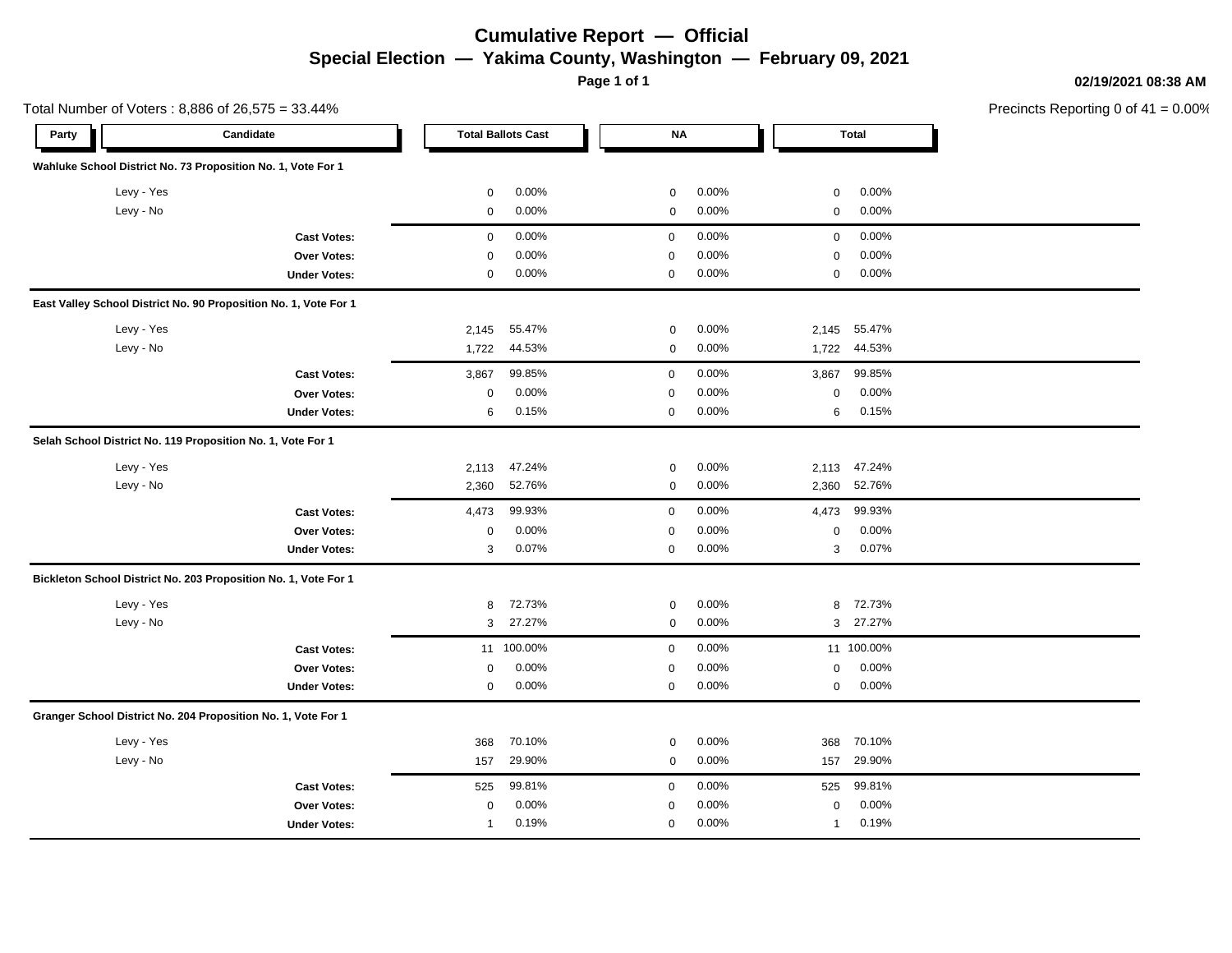**Special Election — Yakima County, Washington — February 09, 2021**

**Page 1 of 5**

### **02/19/2021 08:43 AM**

Precincts Reporting 0 of 41 = 0.00%

| Wahluke School District No. 73 Proposition No. 1 |                                        |                |            |                                 |                                  |          |              |                    |               |             |  |
|--------------------------------------------------|----------------------------------------|----------------|------------|---------------------------------|----------------------------------|----------|--------------|--------------------|---------------|-------------|--|
| <b>Precinct</b>                                  | <b>Blank</b><br><b>Ballots</b><br>Cast | Votes    Votes | Over Under | Total<br><b>Ballots</b><br>Cast | Registered   Percent  <br>Voters | Turnout  | u            | $\frac{1}{2}$<br>۳ | <b>Totals</b> |             |  |
| 5202                                             | 0                                      | $\Omega$       | 0          |                                 | 9                                | $0.00\%$ | 0            |                    | 0             | 0           |  |
| Provisional                                      |                                        | 0              | $\Omega$   |                                 | $\mathbf 0$                      | $0.00\%$ | 0            |                    | 0             | 0           |  |
| Totals:                                          | $\bf{0}$                               | $\bf{0}$       | $\bf{0}$   | 0                               | 9                                |          | $\mathbf{0}$ |                    | $\mathbf{0}$  | $\mathbf 0$ |  |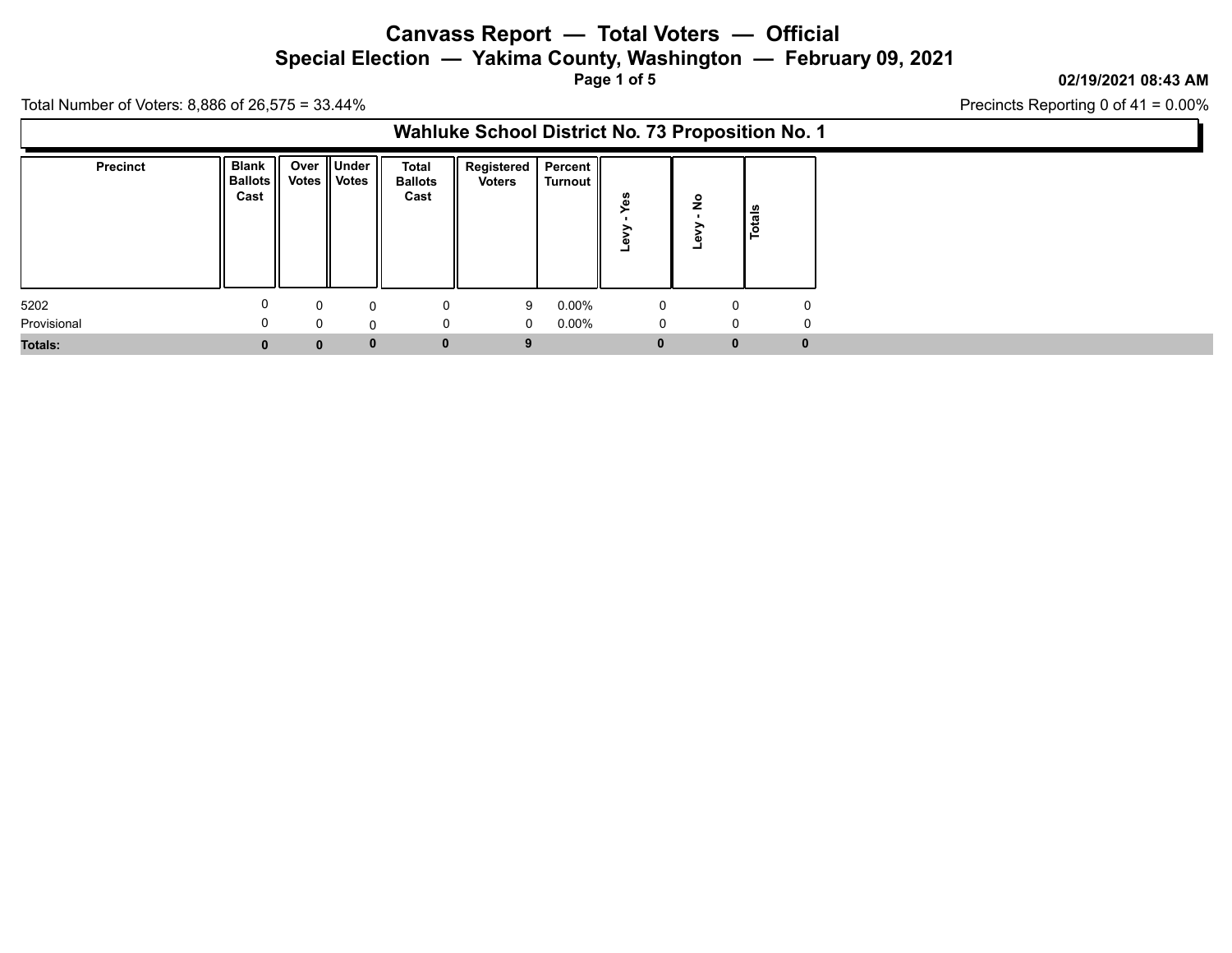**Special Election — Yakima County, Washington — February 09, 2021**

**Page 2 of 5**

#### **02/19/2021 08:43 AM**

Precincts Reporting 0 of 41 = 0.00%

| East Valley School District No. 90 Proposition No. 1 |                 |                                        |              |                            |                                        |                             |                           |                  |                                       |                       |  |
|------------------------------------------------------|-----------------|----------------------------------------|--------------|----------------------------|----------------------------------------|-----------------------------|---------------------------|------------------|---------------------------------------|-----------------------|--|
|                                                      | <b>Precinct</b> | <b>Blank</b><br><b>Ballots</b><br>Cast | Votes        | Over Under<br><b>Votes</b> | <b>Total</b><br><b>Ballots</b><br>Cast | Registered<br><b>Voters</b> | Percent<br><b>Turnout</b> | Yes<br>٠<br>Levy | $\frac{1}{2}$<br>$\mathbf{L}$<br>Levy | Totals                |  |
| 1101                                                 |                 | 0                                      | 0            | 0                          | 334                                    | 1,294                       | 25.81%                    | 201              | 133                                   | 334                   |  |
| 1103                                                 |                 |                                        | 0            | 0                          | 251                                    | 957                         | 26.23%                    | 128              | 123                                   | 251                   |  |
| 3106                                                 |                 |                                        | 0            | 0                          | 260                                    | 774                         | 33.59%                    | 134              | 126                                   | 260                   |  |
| 3206                                                 |                 |                                        | 0            | 0                          | 409                                    | 919                         | 44.50%                    | 275              | 134                                   | 409                   |  |
| 3304                                                 |                 |                                        | 0            |                            | 286                                    | 850                         | 33.65%                    | 129              | 156                                   | 285                   |  |
| 3504                                                 |                 | $\Omega$                               | 0            | 0                          | 4                                      | 22                          | 18.18%                    | $\mathbf 0$      | $\overline{4}$                        | 4                     |  |
| 4003                                                 |                 |                                        | 0            | $\overline{2}$             | 387                                    | 1,216                       | 31.83%                    | 207              | 178                                   | 385                   |  |
| 4005<br>4106                                         |                 | 0                                      | 0            | 0                          | 183<br>264                             | 465<br>712                  | 39.35%<br>37.08%          | 96<br>132        | 87                                    | 183                   |  |
| 4402                                                 |                 | 3                                      | 0<br>0       | 0<br>0                     | $\mathbf{2}$                           | 6                           | 33.33%                    | 0                | 132<br>$\overline{2}$                 | 264<br>$\overline{2}$ |  |
| 4501                                                 |                 | $\Omega$                               | 0            | 0                          | 68                                     | 325                         | 20.92%                    | 36               | 32                                    | 68                    |  |
| 4504                                                 |                 |                                        | 0            |                            | 290                                    | 674                         | 43.03%                    | 173              | 116                                   | 289                   |  |
| 4606                                                 |                 |                                        | 0            | 0                          | 444                                    | 1,325                       | 33.51%                    | 233              | 211                                   | 444                   |  |
| 4802                                                 |                 | 2                                      | 0            | $\overline{2}$             | 519                                    | 1,297                       | 40.02%                    | 294              | 223                                   | 517                   |  |
| 5101                                                 |                 | 0                                      | 0            | 0                          | 172                                    | 411                         | 41.85%                    | 107              | 65                                    | 172                   |  |
| Provisional                                          |                 | 0                                      | 0            | 0                          | 0                                      | 0                           | 0.00%                     | 0                | 0                                     | 0                     |  |
| Totals:                                              |                 | 9                                      | $\mathbf{0}$ | 6                          | 3,873                                  | 11,247                      |                           | 2,145            | 1,722                                 | 3,867                 |  |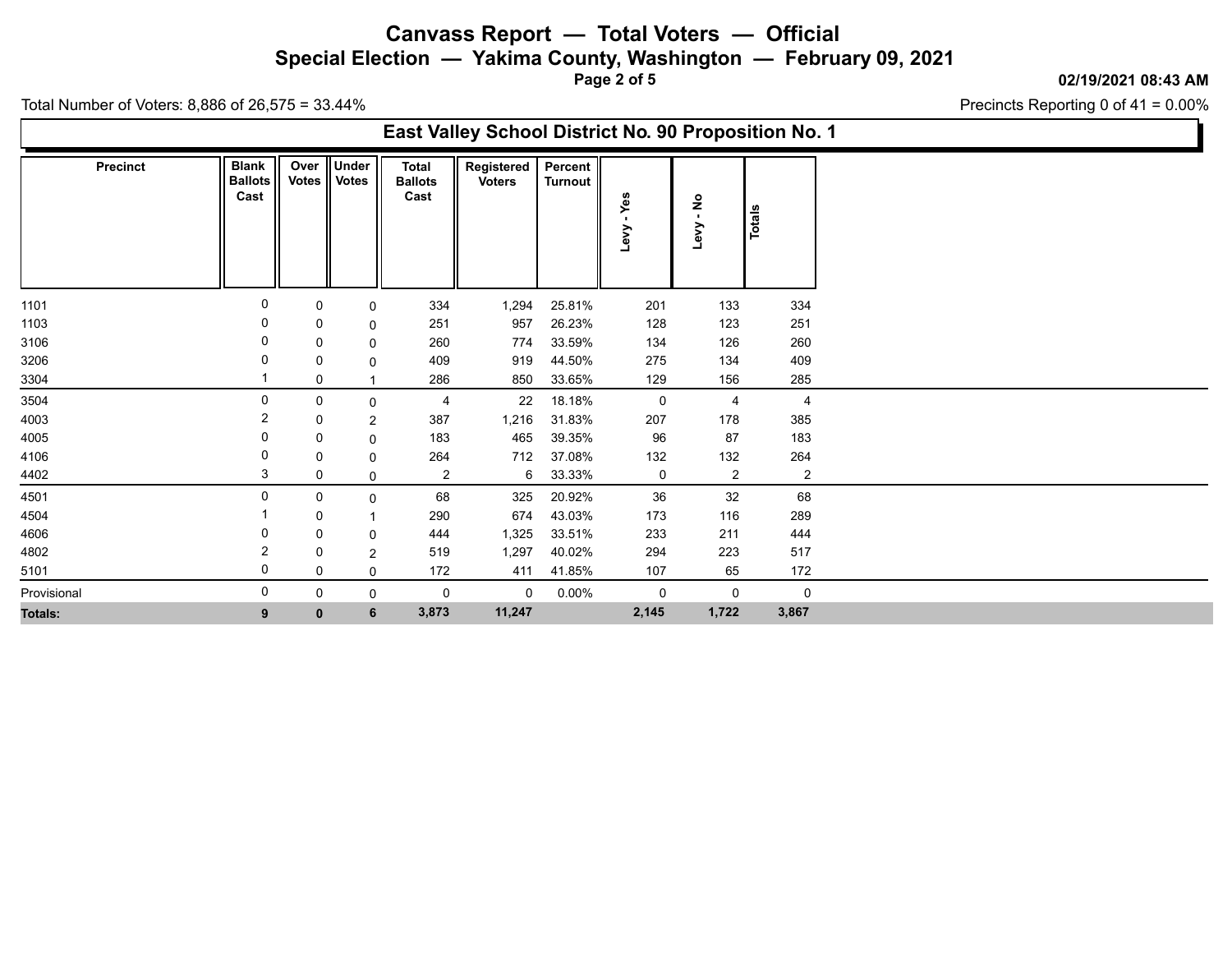**Special Election — Yakima County, Washington — February 09, 2021**

**Page 3 of 5**

#### **02/19/2021 08:43 AM**

Precincts Reporting 0 of 41 = 0.00%

| Selah School District No. 119 Proposition No. 1 |  |
|-------------------------------------------------|--|
|-------------------------------------------------|--|

| <b>Precinct</b> | <b>Blank</b><br><b>Ballots</b><br>Cast | Over<br><b>Votes</b> | Under<br><b>Votes</b> | <b>Total</b><br><b>Ballots</b><br>Cast | Registered<br><b>Voters</b> | Percent<br><b>Turnout</b> | Yes<br>Levy         | Levy - No           | <b>Totals</b>  |
|-----------------|----------------------------------------|----------------------|-----------------------|----------------------------------------|-----------------------------|---------------------------|---------------------|---------------------|----------------|
|                 |                                        |                      |                       |                                        |                             |                           |                     |                     |                |
| 0005            | 0                                      | 0                    | 0                     | 18                                     | 41                          | 43.90%                    | 9                   | 9                   | 18             |
| 1501            |                                        | 0                    | 0                     | 223                                    | 1,084                       | 20.57%                    | 116                 | 107                 | 223            |
| 1502            | 0                                      | 0                    | 0                     | 455                                    | 1,312                       | 34.68%                    | 254                 | 201                 | 455            |
| 1503            | 0                                      | 0                    | 0                     | 414                                    | 1,067                       | 38.80%                    | 239                 | 175                 | 414            |
| 1504            | 0                                      | 0                    | 0                     | 410                                    | 1,243                       | 32.98%                    | 233                 | 177                 | 410            |
| 3504            | 0                                      | 0                    | 0                     | $\mathbf 0$                            | $\mathsf{O}$                | $0.00\%$                  | $\mathsf{O}\xspace$ | $\mathsf 0$         | $\overline{0}$ |
| 3602            | 0                                      | 0                    | 0                     | 23                                     | 45                          | 51.11%                    | $16\,$              | $\overline{7}$      | 23             |
| 3900            | 0                                      | 0                    | 0                     | 350                                    | 901                         | 38.85%                    | 137                 | 213                 | 350            |
| 3901            | 0                                      | 0                    | 0                     | 161                                    | 486                         | 33.13%                    | 44                  | 117                 | 161            |
| 3903            | 0                                      | 0                    | 0                     | 473                                    | 1,267                       | 37.33%                    | 200                 | 273                 | 473            |
| 4108            | $\mathbf 0$                            | 0                    | $\mathbf 0$           | 212                                    | 534                         | 39.70%                    | 102                 | 110                 | 212            |
| 4112            | 0                                      | 0                    | 0                     | 510                                    | 1,290                       | 39.53%                    | 226                 | 284                 | 510            |
| 4115            | 0                                      | 0                    | 0                     | $\mathbf{3}$                           | 14                          | 21.43%                    | 0                   | 3                   | 3              |
| 4402            | 3                                      | 0                    | 3                     | 204                                    | 608                         | 33.55%                    | 82                  | 119                 | 201            |
| 4501            | 0                                      | 0                    | 0                     | 5                                      | 8                           | 62.50%                    | $\mathbf{3}$        | $\overline{c}$      | $\overline{5}$ |
| 4602            | $\mathbf 0$                            | 0                    | 0                     | 178                                    | 614                         | 28.99%                    | 83                  | 95                  | 178            |
| 4603            | 0                                      | 0                    | 0                     | 373                                    | 988                         | 37.75%                    | 153                 | 220                 | 373            |
| 4604            | 0                                      | 0                    | 0                     | 144                                    | 350                         | 41.14%                    | 68                  | 76                  | 144            |
| 4605            | 0                                      | 0                    | 0                     | 137                                    | 496                         | 27.62%                    | 56                  | 81                  | 137            |
| 5016            | $\Omega$                               | 0                    | $\mathbf 0$           | 183                                    | 529                         | 34.59%                    | 92                  | 91                  | 183            |
| Provisional     | 0                                      | 0                    | 0                     | $\pmb{0}$                              | $\mathbf 0$                 | $0.00\%$                  | $\mathsf{O}\xspace$ | $\mathsf{O}\xspace$ | $\mathbf 0$    |
| <b>Totals:</b>  | $3\phantom{a}$                         | $\mathbf{0}$         | $\mathbf{3}$          | 4,476                                  | 12,877                      |                           | 2,113               | 2,360               | 4,473          |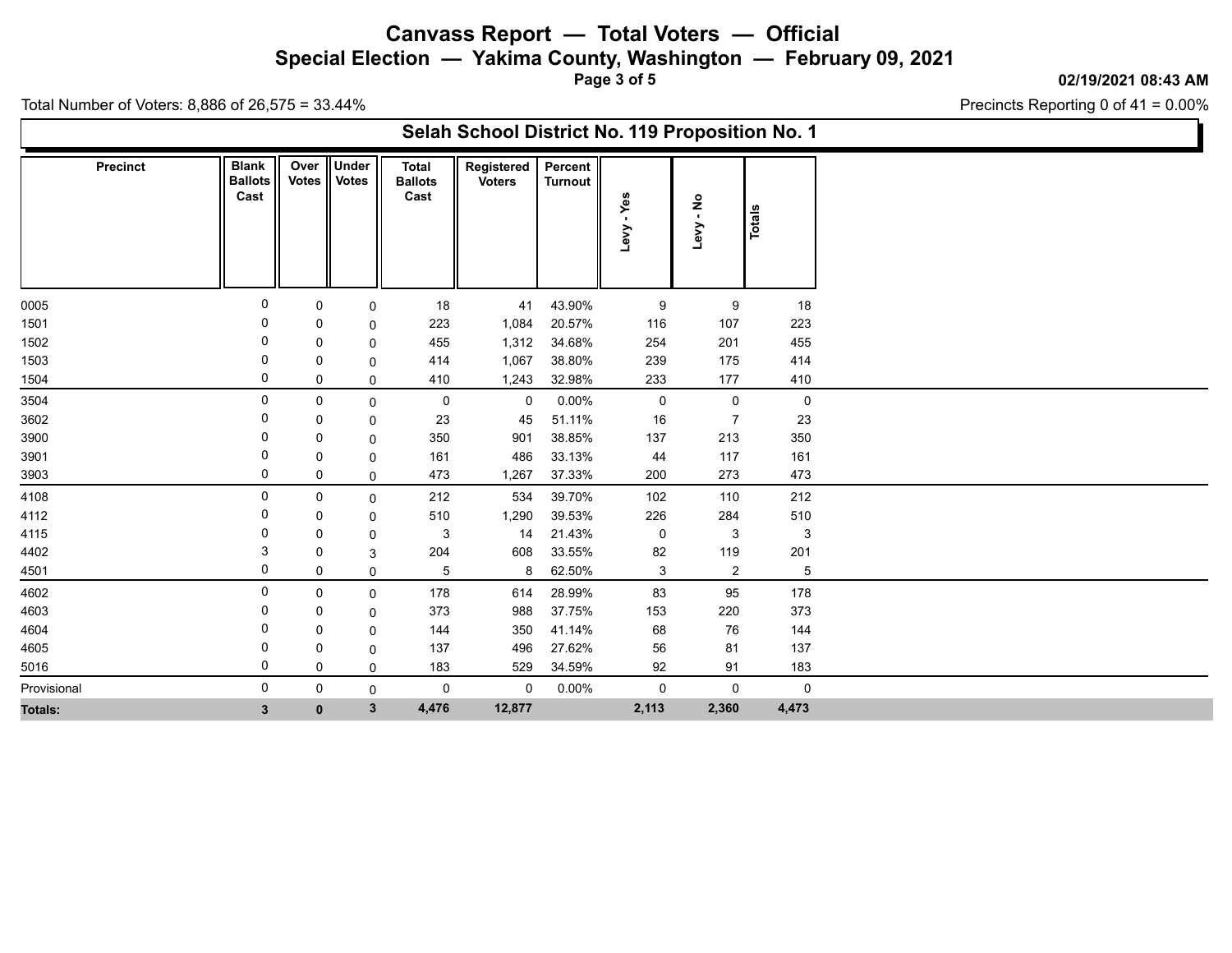**Special Election — Yakima County, Washington — February 09, 2021**

**Page 4 of 5**

### **02/19/2021 08:43 AM**

Precincts Reporting 0 of 41 = 0.00%

| <b>Bickleton School District No. 203 Proposition No. 1</b> |  |
|------------------------------------------------------------|--|
|------------------------------------------------------------|--|

| <b>Precinct</b> | Blank   |              | Over Under     | Total          | Registered   Percent |          |   |              |               |
|-----------------|---------|--------------|----------------|----------------|----------------------|----------|---|--------------|---------------|
|                 | Ballots |              | Votes    Votes | <b>Ballots</b> | <b>Voters</b>        | Turnout  |   |              |               |
|                 | Cast    |              |                | Cast           |                      |          | m | $\circ$<br>Ż |               |
|                 |         |              |                |                |                      |          |   |              | $\frac{1}{2}$ |
|                 |         |              |                |                |                      |          |   |              | ٩             |
|                 |         |              |                |                |                      |          |   | ۰            |               |
|                 |         |              |                |                |                      |          |   |              |               |
|                 |         |              |                |                |                      |          |   |              |               |
| 3601            | 0       | $\Omega$     | $\Omega$       | 11             | 21                   | 52.38%   | 8 | 3            | 11            |
|                 |         |              |                |                |                      |          |   |              |               |
| Provisional     |         | $\Omega$     | 0              |                | $\mathbf{0}$         | $0.00\%$ | 0 | 0            | $\Omega$      |
| Totals:         |         | $\mathbf{0}$ | $\mathbf{0}$   | 11             | 21                   |          | 8 | 3            | 11            |